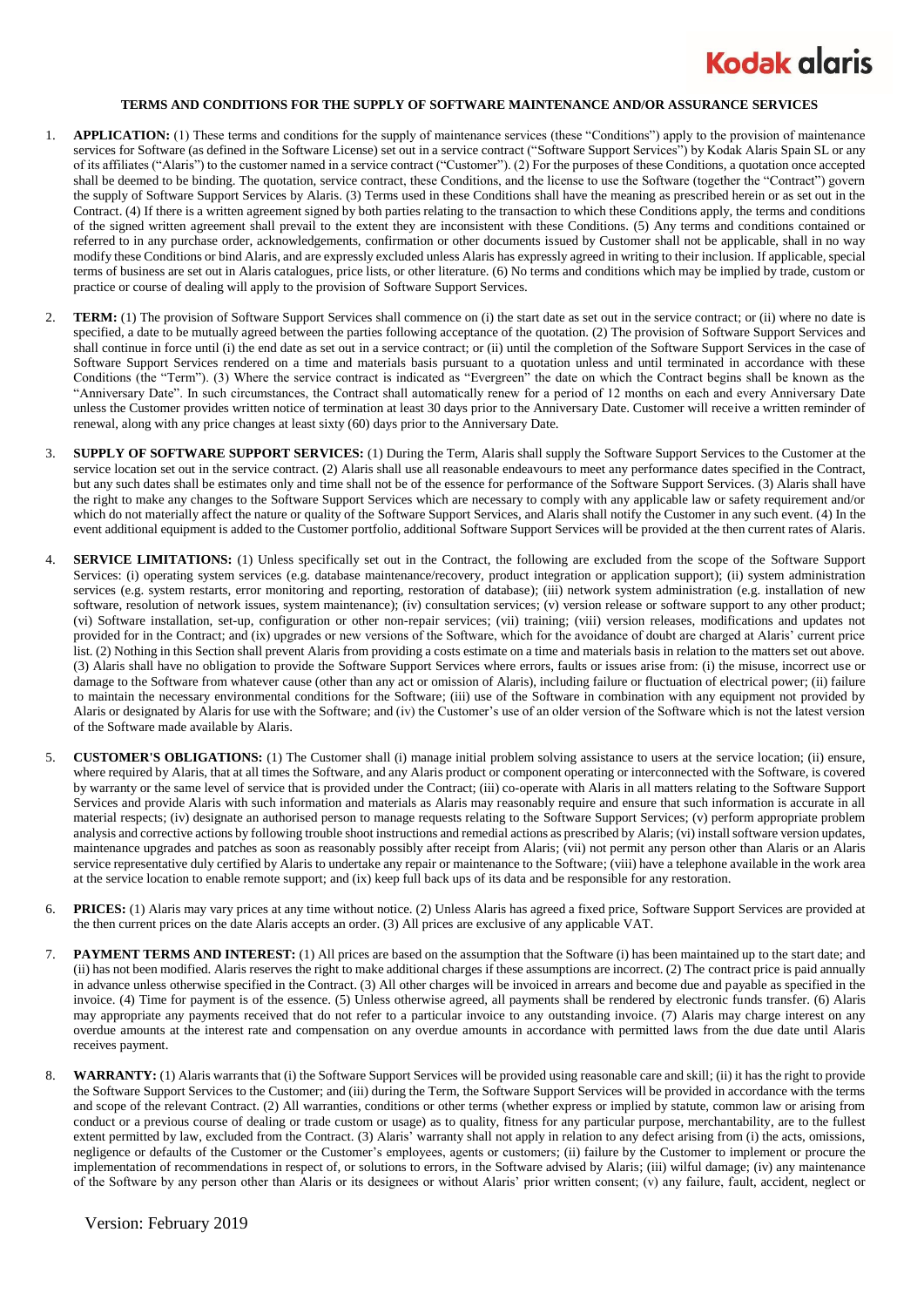misuse of equipment, software or media not supplied by Alaris; and (vi) any breach of Customer's obligations under the Software License, howsoever arising. (4) Customer is not entitled to cancel or withdraw from any Contract or withhold payment of invoices or make deductions on account of Software Support Services claimed to be defective.

- 9. **LIMITATION OF LIABILITY:** (1) If not expressly provided for otherwise in these Conditions in no event, whether in contract, tort (including in either case negligence), misrepresentation (other than fraudulent misrepresentation), breach of statutory duty or otherwise pursuant to the Contract, shall Alaris be liable for any loss of profits, anticipated savings, revenue, business, loss or corruption of data, loss of use, loss of goodwill, loss due to delay or any indirect, special, incidental or consequential loss or damage whatsoever. (2) Alaris' sole obligation and liability for breach of the warranty set out in Section 8 (1) above, is for Alaris to use commercially-reasonable efforts, at Alaris' expense, to replace software media or modify the Software so that the warranty specified under Section 8 (1) is true. In the event of a warranty claim, Customer shall be responsible for the removal of any defective Software and subsequent replacement of any replacement Software. (3) Subject to (1) and (2), Alaris' aggregate liability for all other claims, whether in contract, tort (including in either case negligence), misrepresentation (other than fraudulent misrepresentation), breach of statutory duty or otherwise pursuant to the Contract, shall be limited to the total price paid by the Customer for the specific Software giving rise to the claim in the 12 months prior to the claim in which the loss or damage occurred. (4) Nothing in the Contract shall be deemed to exclude or limit Alaris' liability in respect of: (i) Loss or damage caused by wilful intent or gross negligence of Alaris or Alaris' officers, employees, agents or contractors; (ii) Injuries to or death of any person, caused by Alaris or Alaris' officers, employees, agents or contractors; or (iii) any other liability which cannot be excluded at law. (5) Any claim for loss or damages, save for in relation to a claim pursuant to (4) must be notified to Alaris within twelve (12) months as from the date on which the damage was caused, failing which such claim is deemed to be waived.
- 10. **INTELLECTUAL PROPERTY:** (1) Customer acknowledges that all intellectual property rights meaning all inventions, patents, registered designs, design rights, database rights, copy rights know-how, trademarks, trade secrets and all other intellectual property rights, and the applications for any of the same and any rights or forms of protection of a similar nature and having equivalent or similar effect to any of them which may subsist anywhere in the world ("Intellectual Property Rights") in the Software Support Services shall belong to Alaris or the relevant third-party owners (as the case may be). (2) Customer shall not cause or permit any third party to cause any damage or endanger the Intellectual Property Rights of Alaris.
- 11. **INDEMNIFICATION:** (1) Without prejudice to any other rights of Alaris, Customer shall indemnify Alaris for any loss suffered by Alaris (including reasonable legal fees and costs) by reason of any use by Customer, Customer's employees, agents or customers, whether arising directly or indirectly, of the Software other than in accordance with the Contract. (2) Customer shall further indemnify and hold Alaris harmless against any loss or damage which it may suffer or incur as a result of the Customer's breach of any third-party additional terms howsoever arising. (3) In the event of a claim, or notification of an intention to make a claim, which may reasonably be considered likely to give rise to a liability under this indemnity ("Claim"), Customer shall: (i) as soon as reasonably practicable, give written notice of the Claim to Alaris specifying the nature of the Claim in reasonable detail; and (ii) not make any admission of liability, agreement or compromise in relation to the Claim. (4) Customer shall not, except with the prior written consent of Alaris, consent to entry of any judgment or enter into any settlement that does not include as an unconditional term the g iving by the claimant or plaintiff to Alaris and its affiliates a release from all liability and blame with respect to the Claim.
- 12. **SUSPENSION AND TERMINATION:** (1) If Alaris' performance of any of its obligations under the Contract is prevented or delayed by any act or omission by the Customer or failure by the Customer to perform any relevant obligation ("Customer Default"), Alaris shall without limiting its other rights or remedies have the right to suspend performance of the Software Support Services until the Customer remedies the Customer Default, and to rely on the Customer Default to relieve it from the performance of any of its obligations (to the extent the Customer Default prevents or delays Alaris' performance of any of its obligations). (2) Alaris shall not be liable for any costs or losses sustained or incurred by the Customer arising directly or indirectly from Alaris' failure or delay to perform any of its obligations as set out in the Contract; and the Customer shall reimburse Alaris on written demand for any costs or losses sustained or incurred by Alaris arising directly or indirectly from the Customer Default. (3) Without prejudice to its other rights, Alaris may terminate the Contract or in its sole discretion suspend performance of the Software Support Services immediately by written notice to the Customer in the event that (i) Customer fails to pay any sums due under the Contract; (ii) Customer breaches any terms of the Contract, including failure to install software updates, maintenance upgrades and patches as soon as reasonably possible; (iii) Customer is unable to pay its debts as they fall due, passes a resolution for winding up (other than for the purposes of a solvent amalgamation or reconstruction) or if a court of competent jurisdiction makes an order to that effect, enters into a receivership or liquidation or otherwise ceases to carry on business or an analogous event occurs to Customer in any jurisdiction; or (iv) an event pursuant to Section 15.2 or pursuant to Section 17.6 where such event has persisted for more than 14 days.
- 13. **CONFIDENTIAL INFORMATION:** (1) All non-public, confidential or proprietary information of Alaris, including but not limited to, specifications, samples, patterns, designs, plans, drawings, documents, data, business operations, pricing, discounts or rebates, disclosed by Alaris in connection with the Contract, whether disclosed orally or disclosed or accessed in written, electronic or other form or media, and whether or not marked, designated or otherwise identified as "confidential," shall be deemed to be confidential, to be used solely for the purpose of performing under the Contract and may not be disclosed or copied unless authorized in advance by Alaris in writing. (2) Upon Alaris' request, Customer shall promptly return all documents and other materials received from Alaris and delete any copies made thereof. (3) Alaris shall be entitled to apply for injunctive relief for any violation of this Section. (4) This Section does not apply to information that is: (i) in the public domain; (ii) known to Customer at the time of disclosure; (iii) rightfully obtained by Customer on a non-confidential basis from a third party; or (iv) is required to be disclosed by any applicable law or by order of any Court of competent jurisdiction or any government body, agency or regulatory body, provided that the receiving party shall use all reasonable endeavours to give the disclosing party as much written notice of the disclosure as it reasonably can to enable the disclosing party to seek a protective order or other action protecting the confidential information from disclosure.
- 14. **DATA PROTECTION:** (1) Each party will comply with its obligations in terms of laws and regulations relating to the protection or disclosure of personal data, sensitive data or such other data which is deemed to be 'personal' pursuant to applicable data protection law in force from time to time. (2) Each party shall indemnify, defend and hold the other party harmless against claims resulting from or in connection with the indemnifying party's non-observance or insufficient observance of such obligations or any of its obligations in this Section 14.
- 15. **MAJOR BUSINESS CHANGE:** (1) If in the reasonable opinion of Alaris there is or is likely to be a major change in the business operations of Alaris or the Customer which has or could have an adverse impact on the viability of the provision of the Software Support Services to be supplied to the Customer ("Major Business Change"), Alaris shall notify the Customer and Alaris and the Customer shall meet and discuss in good faith whether the provisions of any Contract between Alaris and the Customer needs to be varied. (2) In the event that the parties cannot agree in good faith on such contract variations within a period of 30 days of the parties meeting, then either party has the right to terminate the Contract between them. (3) Unless otherwise agreed by Alaris and the Customer in writing, the rights and obligations of the parties which have arisen prior to termination shall not be affected and shall stay in full force and effect. For the avoidance of doubt, with effect from the date of termination, Alaris shall have no obligation to